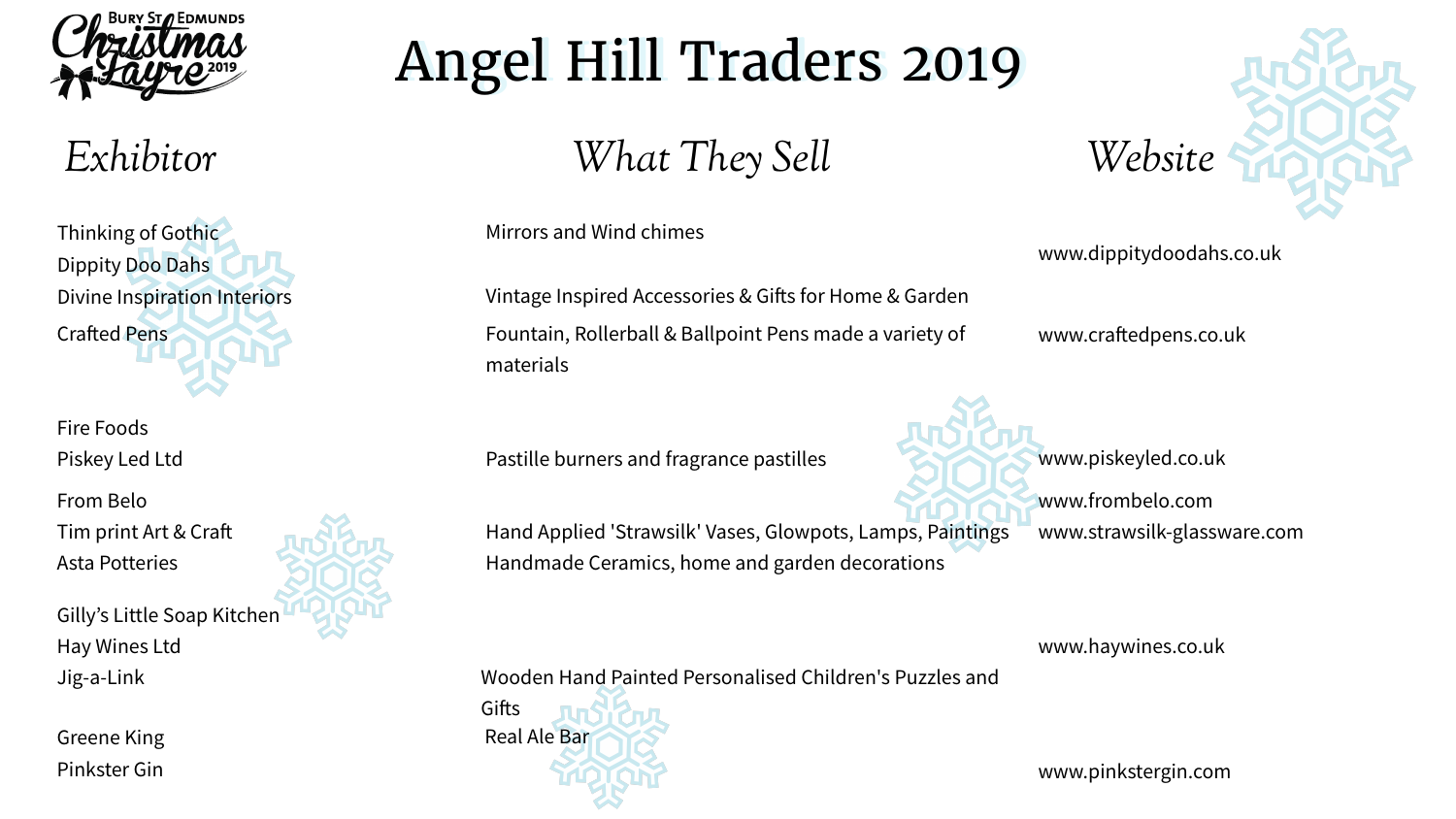www.drinkcranes.co.uk www.musks.com

Crane's Drink Ltd Musks Ltd Judith Swannell Ceramics Sense of Wonder Fairsilver Butterfly Hair Fiddley Diddley The Wooden Model Company Ltd Glass With Care Ryan Jepson Cheeses Mary of Inworth Gwatkin Cider Co Ltd P3 Earth Designs The Battling Bunny Stoneglow Candles Flint Cottage Craf

www.fiddleydiddleypottery.blogspot.com www.thewoodenmodelcompany.co.com www.glasswothcare.com

Crane's Cranberry Cider in Three Distinct Flavours Sausages Handmade Functional & Decorative Stoneware Pottery Handicraft from Indonesia Handmade Fair Trade Silver Jewellery Handmade Hair Clips www.butteryflyhair.co.uk Unique Handmade Pottery and Wooden Items Wooden Aircraft and T-Shirts Hand Painted Glass Vases, CandleHolders and Tableware Cheese, Biscuits, Cake Butter Children's Clothes Cider, Mulled Cider, Perry Winter Wear and Accessories Christmas Themed Gifs Candles and Reed Diffusers **WARE SERVICES** www.stoneglowcandles.co.uk Welsh Slate Decoupage Slate Pictures & Slate Hand Painted Signs Authentic German Hot Food Traditionally Spit Roast Pork Rolls www.hoggies.co.uk

www.maryofinworth.com www.gwatkincider.co.uk

The Sizzling Kitchen Hoggies Ltd.

Irvin Confectionary **Confectionary** 

German Sausages, Hot Chocolate, Mini Dutch Pancakes Speciality Pies, Gourmet Rolls, Chutneys, Pasties Hot and Crispy Scotch Eggswoth, Sweet Potato Fries

www.crustypie.co.uk www.villagedelicatering.co.uk





Coffee Bar The Crusty Pie The Village Deli